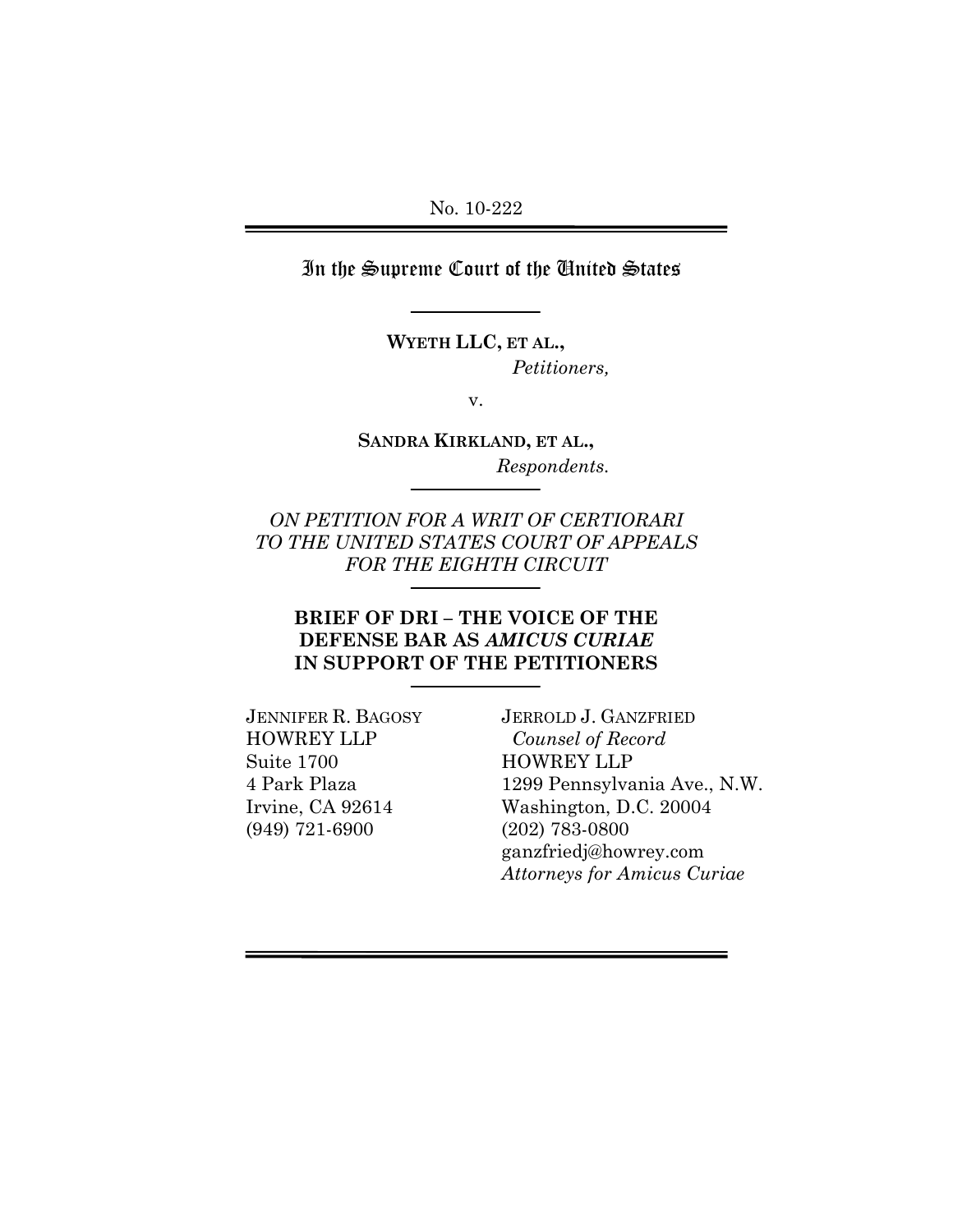## **TABLE OF CONTENTS**

| INTEREST OF AMICUS CURIAE 1                                                                                                                                                                                              |
|--------------------------------------------------------------------------------------------------------------------------------------------------------------------------------------------------------------------------|
| SUMMARY OF THE ARGUMENT2                                                                                                                                                                                                 |
|                                                                                                                                                                                                                          |
| This Court Should Grant Certiorari to<br>I.<br>Provide Guidance on the Applicability and<br>Scope of the "Fraudulent Misjoinder"<br>Doctrine in a Way that Gives Due Regard<br>to Diverse Defendants' Right of Access to |
| II. This Court Should Also Grant Review<br>Because Narrowing the Fraudulent<br>Misjoinder Doctrine Would Have a<br>Substantial Adverse Impact on Diverse<br>Defendants' Access to the Federal Courts 8                   |
| A. National Policy Favors Removal of                                                                                                                                                                                     |
| <b>B.</b> The Need to Eliminate Incentives<br>Driving Fraudulent Misjoinder Also                                                                                                                                         |
|                                                                                                                                                                                                                          |

i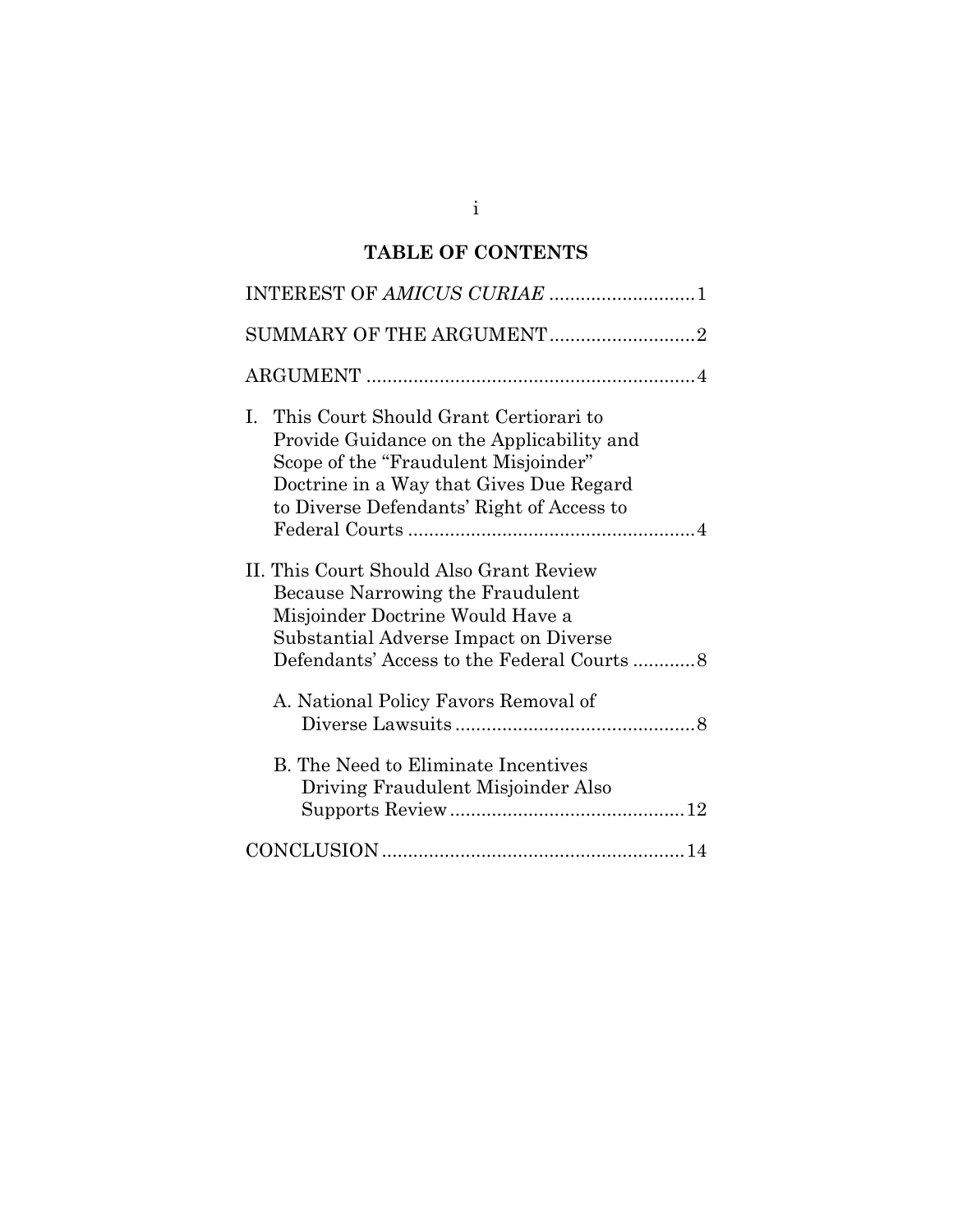## **TABLE OF AUTHORITIES**

# **Page(s)**

## **CASES**

| Agency Holding Corp. v. Malley-Duff &<br>Associates, Inc.,                                                                                                           |
|----------------------------------------------------------------------------------------------------------------------------------------------------------------------|
| Amchem Products, Inc. v. Windsor,                                                                                                                                    |
| Asher v. Minnesota Mining & Manufacturing<br>Co.,<br>No. 04-CV-522, 2005 U.S. Dist. LEXIS                                                                            |
| Bank of United States v. Deveaux,<br>9 U.S. 61 (1809), overruled in part on other<br>grounds, Louisville, Cincinnati &<br>Charleston R.R. Co. v. Letson, 43 U.S. 497 |
| In re Benjamin Moore & Co.,<br>309 F.3d 296, mandamus denied, 318 F.3d                                                                                               |
| In re Bridgestone/Firestone, Inc., Tires<br>Products Libaility Litigation,                                                                                           |
| Burns v. Western Southern Life Insurance Co.,                                                                                                                        |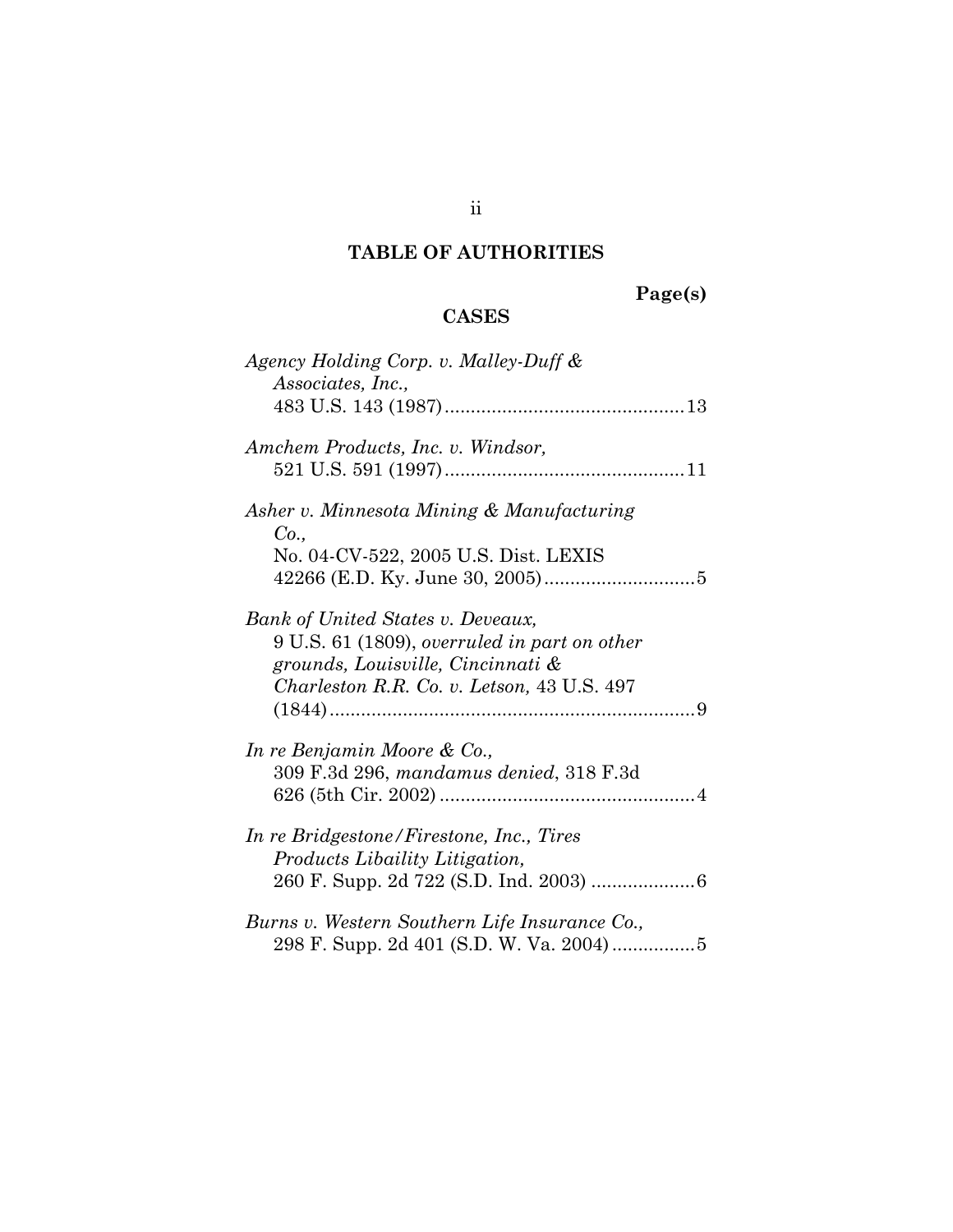| California Dump Truck Owners Association v.<br>Cummins Engine Co.,                                                                                                                         |
|--------------------------------------------------------------------------------------------------------------------------------------------------------------------------------------------|
| Conk v. Richards & O'Neil, LLP,                                                                                                                                                            |
| In re Diet Drugs Products Liability Litigation,<br>MDL Docket No. 1203, Civil No. 98-20478,<br>1999 U.S. Dist. LEXIS 11414 (E.D. Pa. July                                                  |
| Exxon Mobil Corp. v. Allapattah Services, Inc.,<br>545 U.S. 546 (2005), superseded by statute<br>on other grounds as recognized in Frisby v.<br>Keith D. Weiner & Associates, 669 F. Supp. |
| In re Genetically Modified Rice Litigation,<br>No. 4:06 MD 1811, No. 4:07 CV 825, 2007<br>U.S. Dist. LEXIS 76820 (E.D. Mo. Oct. 15,                                                        |
| Greene v. Wyeth,                                                                                                                                                                           |
| Hertz Corp. v. Friend,                                                                                                                                                                     |
| Palermo v. Letourneau Technologies, Inc.,                                                                                                                                                  |
| Palmer v. Davol,<br>No. 07-md-1842-ML, 2008 U.S. Dist.<br>LEXIS 103738 (D.R.I. Dec. 23, 2008) 5                                                                                            |

iii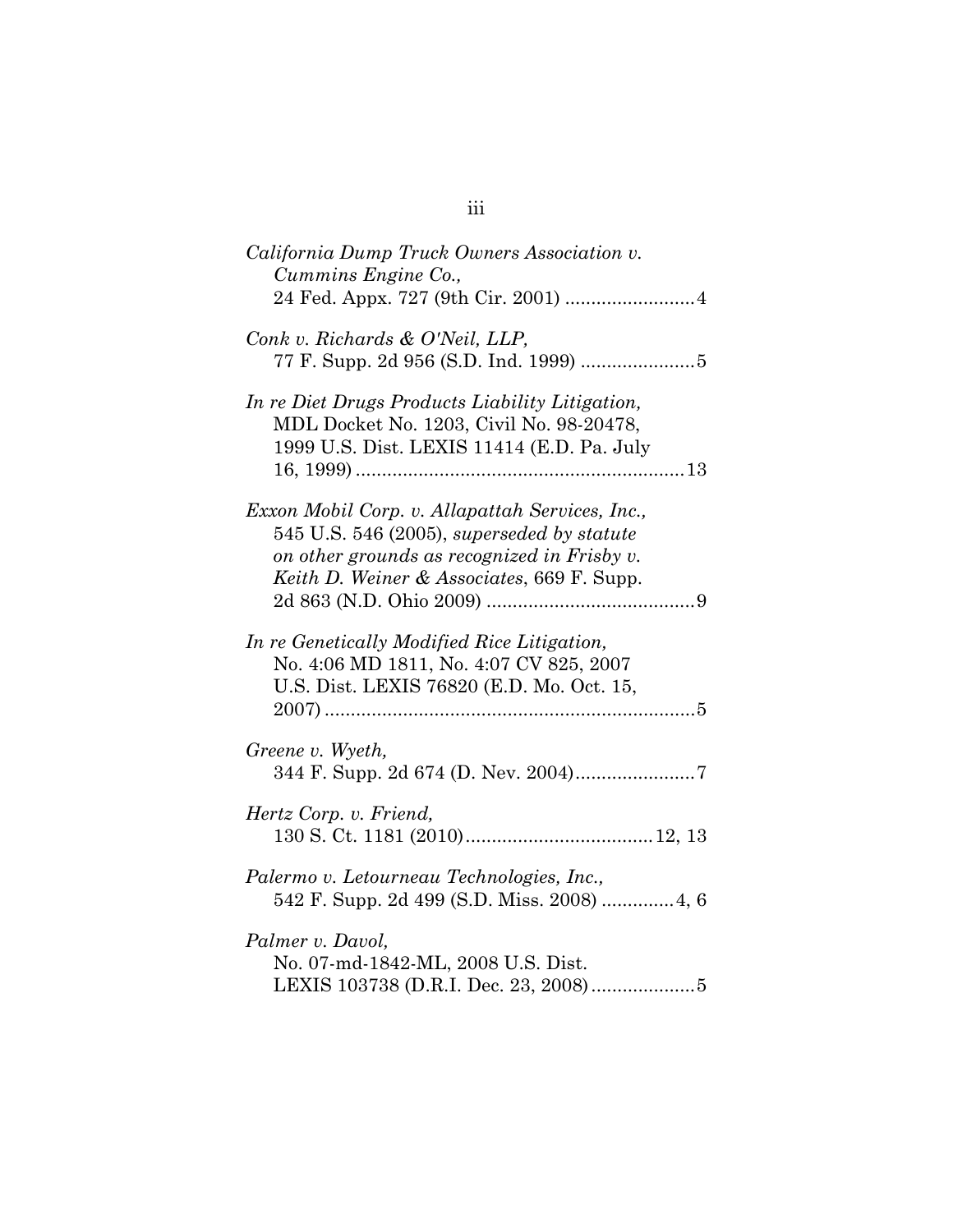| Phillips Petroleum Co. v. Shutts,    |
|--------------------------------------|
| Rutherford v. Merck & Co.,           |
| Southland Corp. v. Keating,          |
| Tapscott v. MS Dealer Service Corp., |
| Walton v. Tower Loan of Mississippi, |

## **STATUTES**

## **MISCELLANEOUS**

| The Federalist No. 80 (Alexander Hamilton) |  |
|--------------------------------------------|--|
|                                            |  |

iv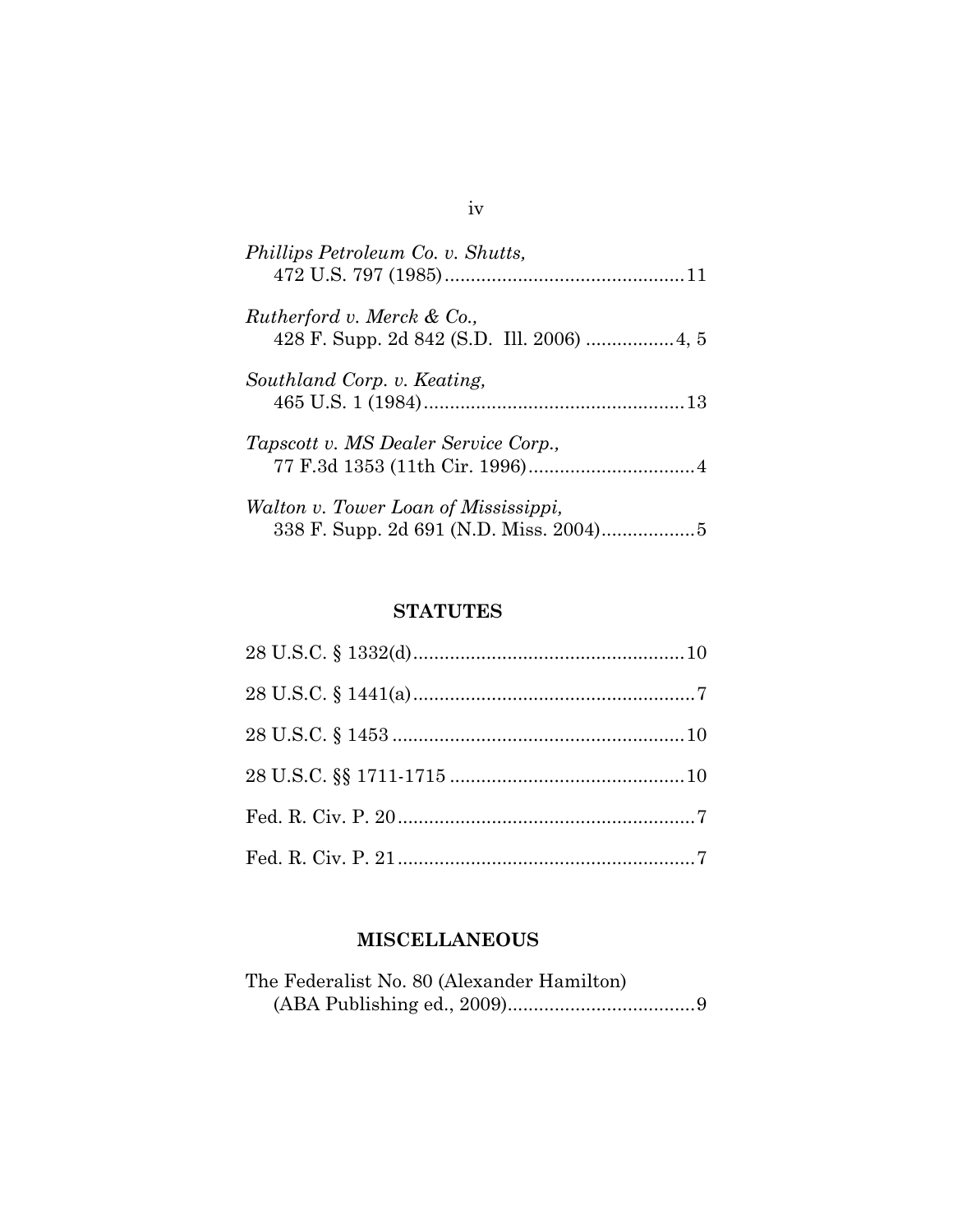| Laura J. Hines & Steven S. Gensler, <i>Driving</i> |
|----------------------------------------------------|
| Misjoinder: The Improper Party Problem in          |
| <i>Removal Jurisdiction, 57 Ala. L. Rev. 779</i>   |
|                                                    |
| Laura J. Hines & Steven S. Gensler, <i>Driving</i> |
| Misjoinder: The Improper Party Problem in          |
| <i>Removal Jurisdiction</i> , Berkeley Electronic  |
|                                                    |
| Paul Rosenthal, <i>Improper Joinder</i> :          |
| Confronting Plaintiffs' Attempts to Destroy        |
| <b>Federal Subject Matter Jurisdiction, 59</b>     |
|                                                    |
| S. Rep. No. 109-14 (2005), reprinted in 2005       |
| U.S.S.C.A.N. 3 (Leg. Hist.) (The Class             |
|                                                    |
| James M. Underwood, The Late, Great                |
| Diversity Jurisdiction, 57 Case. W. Res. L.        |
|                                                    |
| 14B Wright, Miller & Cooper, Federal Practice      |
|                                                    |
|                                                    |

v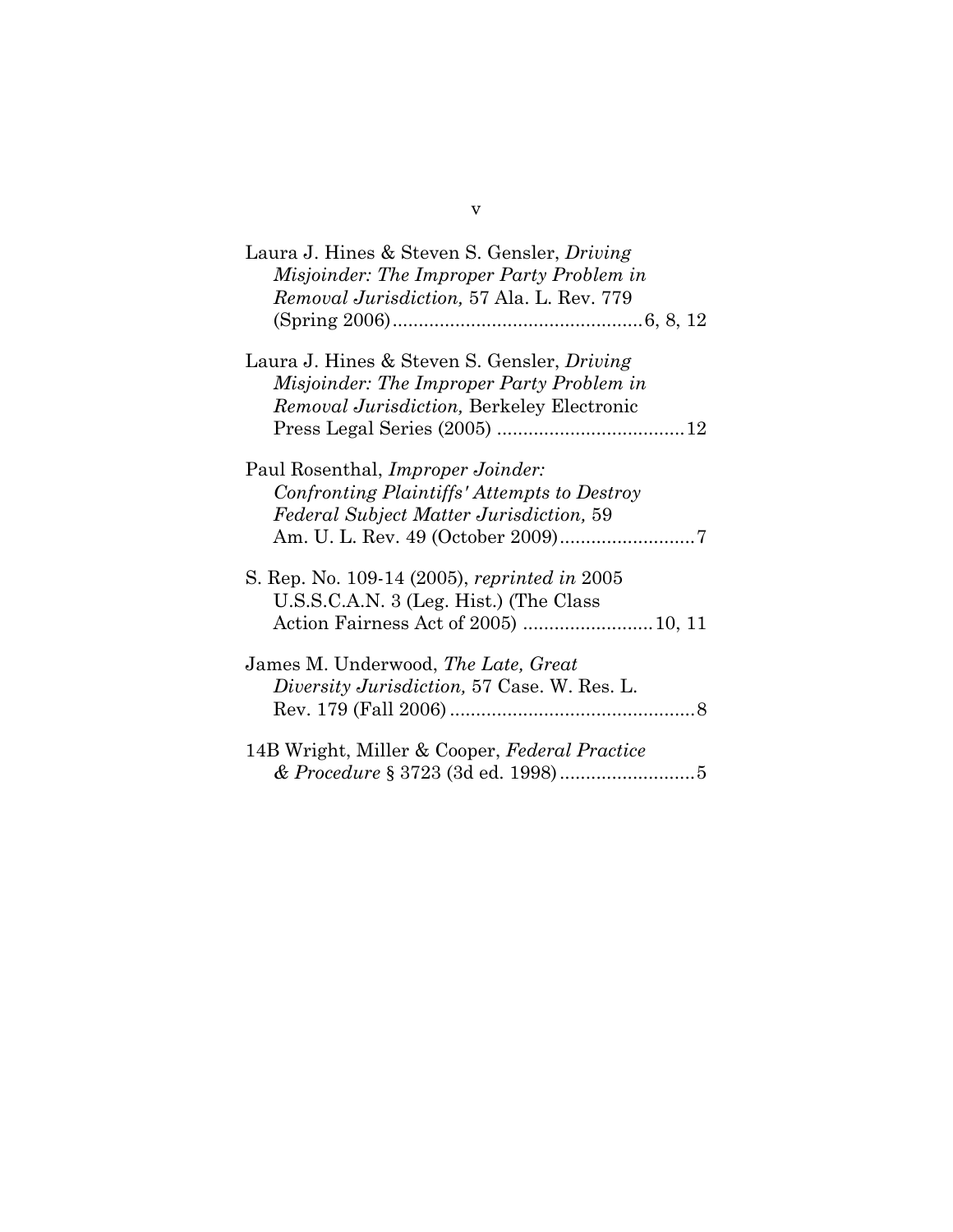#### **INTEREST OF** *AMICUS CURIAE*

DRI – The Voice of the Defense Bar ("DRI") submits this *amicus curiae* brief in support of petitioners.1 DRI is an international organization that includes more than 22,000 attorneys involved in the defense of civil litigation. A hallmark of DRI's institutional mission is a commitment to enhancing the skills, effectiveness, and professionalism of defense attorneys. Consistent with this commitment, DRI seeks to address issues germane to defense attorneys, to promote the role of the defense attorney, and to improve the civil justice system. Accordingly, DRI has long been a voice in the ongoing effort to make the civil justice system more fair, efficient, and – where national issues are involved – consistent.

To promote these objectives, DRI participates as *amicus curiae* in cases that raise issues of import to its membership and to the judicial system. In particular, DRI seeks to contribute to the Court's consideration of cases in which the practical experience of DRI's members may assist the decisionmaking process.

l

<sup>1</sup> All parties have consented to the filing of this brief. Counsel of record received notice at least 10 days prior to the due date of *amicus'* intention to file this brief. No counsel for a party authored this brief in whole or in part, and no counsel or party made a monetary contribution intended to fund the preparation or submission of this brief. No person other than the *amicus*, its members, or its counsel made a monetary contribution to the brief's preparation or submission.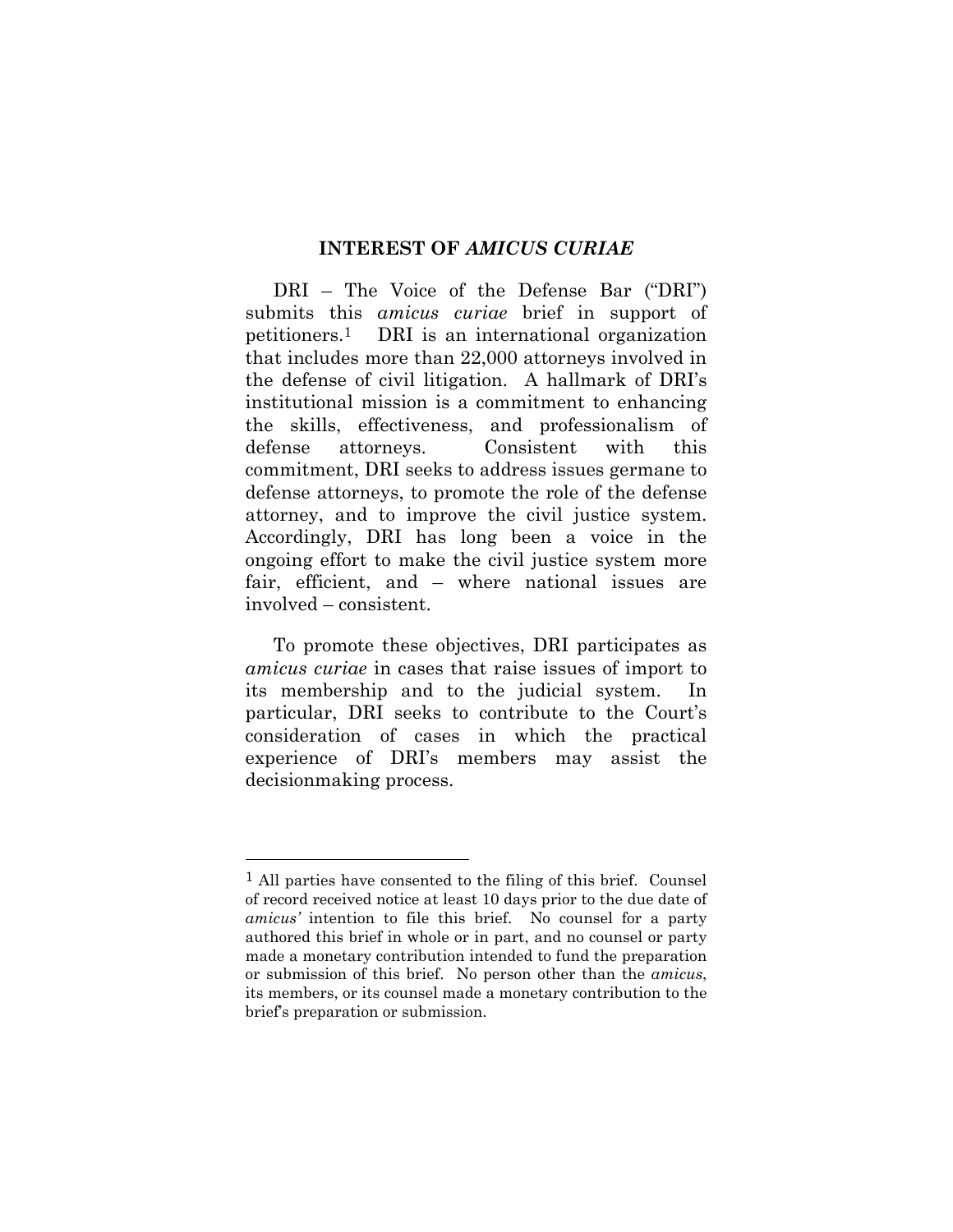With respect to this case, the evolving law of "fraudulent misjoinder" is of great interest to DRI and its membership. This doctrine provides an important procedural tool for defendants to protect their right to obtain and preserve federal subject matter jurisdiction over cases that would satisfy the standards for diversity of citizenship jurisdiction but for the improper addition of "spoiler" parties who do not belong in the case.

In its formulation of the doctrine of "fraudulent misjoinder," the Eighth Circuit requires not only misjoinder of non-diverse parties as a condition of severing and remanding those parties, but "egregious" misjoinder. This articulation, which has also been adopted by other courts of appeals, is of concern to DRI because the "egregiousness" standard is vague, confusing to lower courts, and prejudicial to defendants who must meet an ill-defined requirement to protect their right to litigate in federal court.

#### **SUMMARY OF THE ARGUMENT**

Among the historic roots of the federal court system was the need for our young republic to provide a forum for the resolution of disputes between residents of different states. To avoid even the perception that state courts might harbor bias against out-of-state parties, defendants have the right to remove from state court to federal court under diversity of citizenship jurisdiction. For more than two centuries, this Court and others have reaffirmed the importance of this right of removal. Over the same time span, Congress has expanded the right of removal. Moreover, in recent years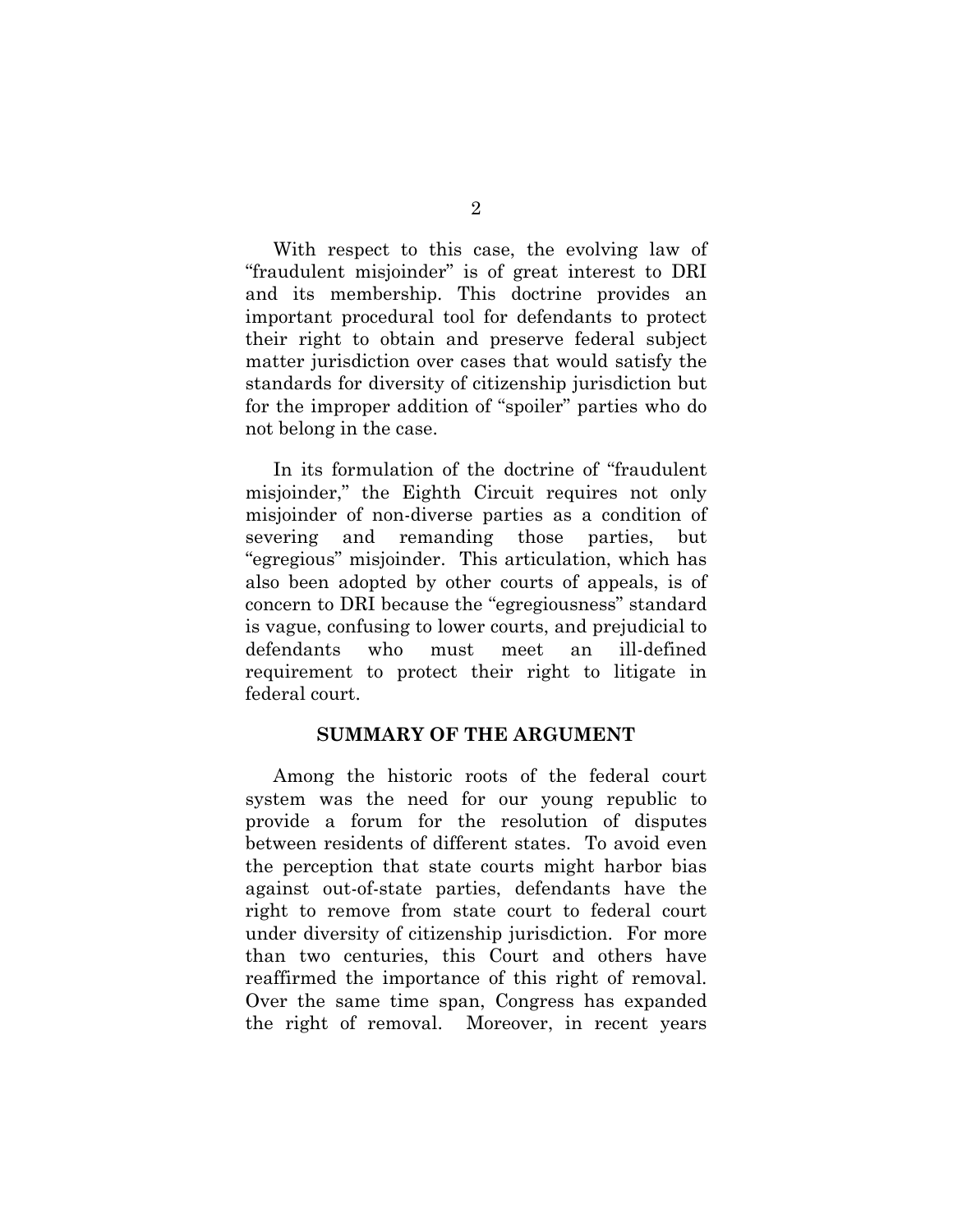Congress has increased safeguards to protect plaintiffs and defendants alike from jurisdictional gamesmanship (particularly, but not exclusively, in the class action context).

Yet even as federal law has endeavored to provide structure and to ensure fairness in class and "mass" actions, some plaintiffs have concocted novel ways of constructing multi-party lawsuits that would dodge diverse defendants' right of removal. One such method is to join claims by plaintiffs – or against defendants – that are wholly unrelated to the primary claims alleged in the complaint. The practical consequence of this tactic is to defeat federal jurisdiction.

To combat the improper joinder of so-called jurisdictional "spoilers" that prevent removal in an otherwise diverse action, courts have crafted several cures, including the doctrine of "fraudulent misjoinder." Employing a standard that the Eleventh Circuit created and the Eighth Circuit has now adopted, the decision in this case requires more than "mere misjoinder" to sever and remand improperly joined claims and parties to state court. Beyond "mere misjoinder," this standard requires something denominated "egregious misjoinder."

To say the least, courts are understandably confused about the meaning and proper application of this vague standard, which is ill-suited to protect defendants' removal rights. Review by this Court is necessary to resolve this conflict and to shut the door to the procedural gamesmanship that the decision below encourages.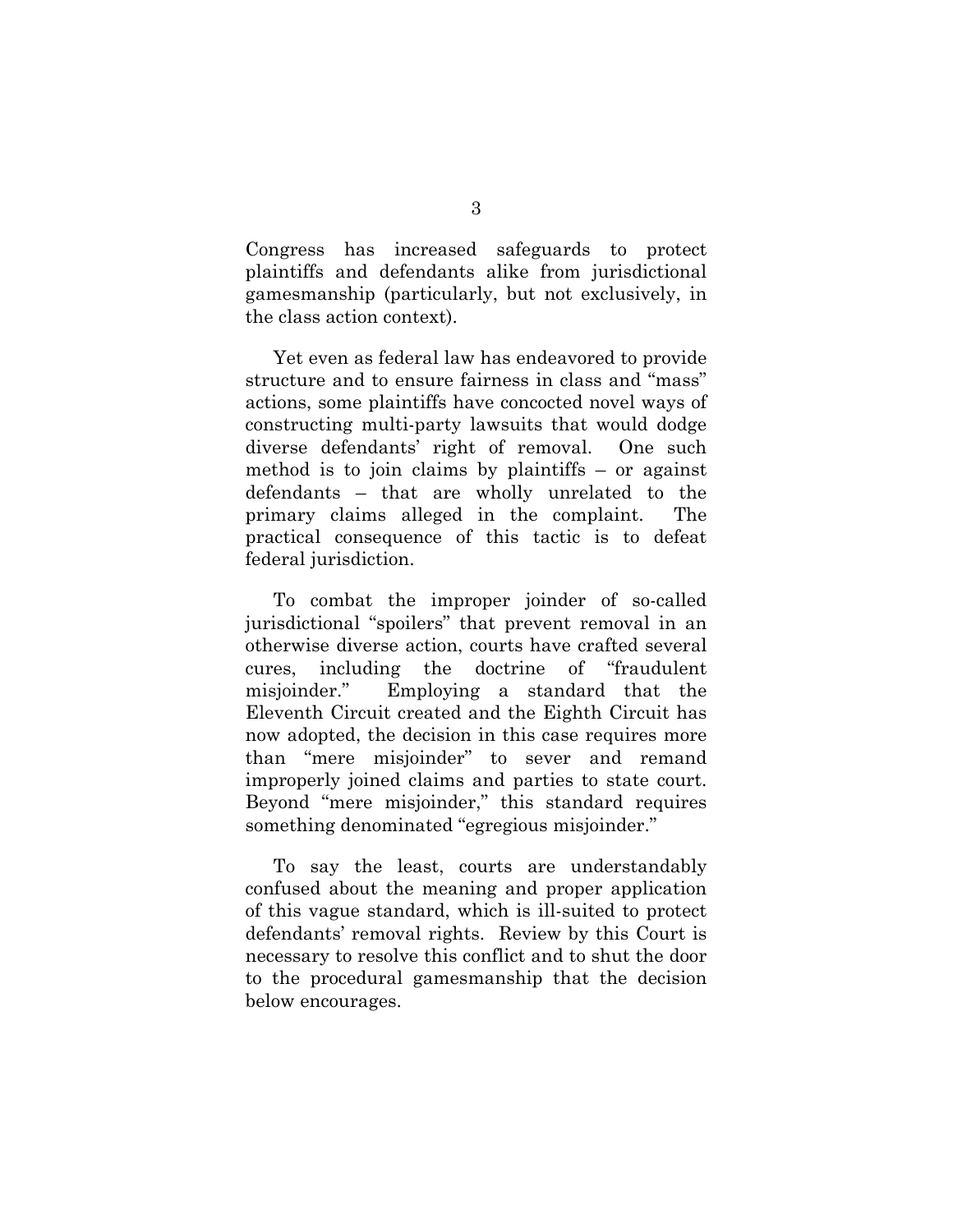#### **ARGUMENT**

### **I. This Court Should Grant Certiorari to Provide Guidance on the Applicability and Scope of the "Fraudulent Misjoinder" Doctrine in a Way that Gives Due Regard to Diverse Defendants' Right of Access to Federal Courts**

The Eighth Circuit is one of four appellate courts to adopt the version of fraudulent misjoinder articulated by the Eleventh Circuit in *Tapscott v. MS Dealer Serv. Corp*., 77 F.3d 1353, 1360 (11th Cir. 1996). The Fifth and Ninth Circuits have also acknowledged the doctrine, as have several district courts. *See* Pet. 9-11 (citing, *e.g*., *In re Benjamin Moore & Co*., 309 F.3d 296, 298, *mandamus denied,* 318 F.3d 626, 630-31 (5th Cir. 2002); *Cal. Dump Truck Owners Ass'n v. Cummins Engine Co*., 24 Fed. Appx. 727, 729 (9th Cir. 2001)).

There is substantial disagreement among the courts regarding the manner in which the fraudulent misjoinder doctrine is to be applied. Indeed, "[m]any courts have foundered on shoals of tautology in trying to define fraudulent misjoinder." *Rutherford v. Merck & Co., Inc*., 428 F. Supp. 2d 842, 853 (S.D. Ill. 2006), *quoted in Palermo v. Letourneau Techs., Inc*., 542 F. Supp. 2d 499, 515 (S.D. Miss. 2008). Of particular concern to the lower courts is the "egregiousness" test the Eleventh Circuit created and the Eighth Circuit has now adopted. This articulation is less a legal standard and more a bare label whose true meaning is unknown. Accordingly, some district courts have commented on the inherent difficulty in divining what the standard means and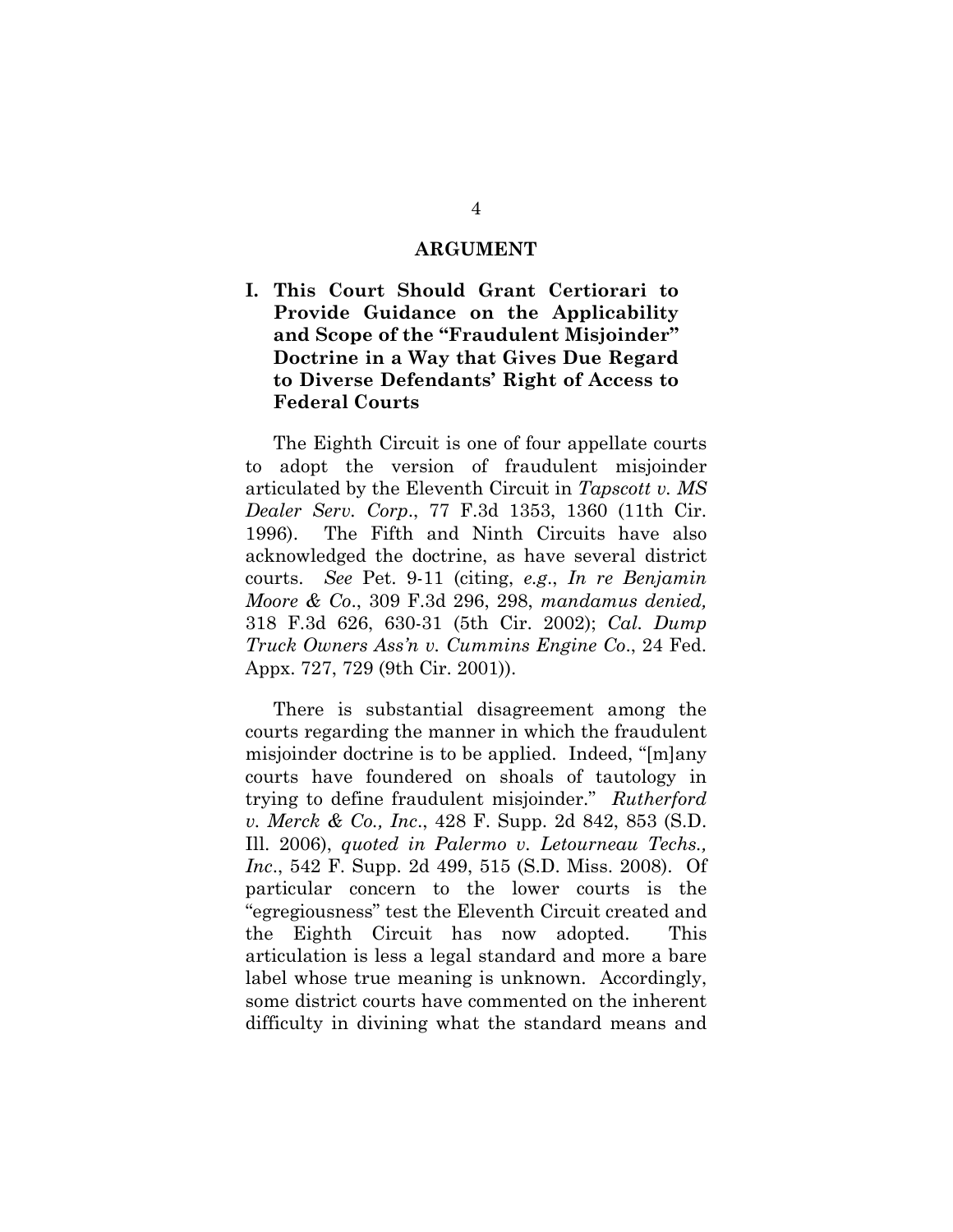how it operates: "The theory of procedural misjoinder articulated in *Tapscott* is inherently ambiguous,' for one reason, because of the confusion surrounding when misjoinder is so 'egregious' as to constitute fraudulent misjoinder." *Palmer v. Davol*, No. 07-md-1842-ML, 2008 U.S. Dist. LEXIS 103738, at \*16 (D.R.I. Dec. 23, 2008) (citing *In re Genetically Modified Rice Litig*., No. 4:06 MD 1811, No. 4:07 CV 825, 2007 U.S. Dist. LEXIS 76820 (E.D. Mo. Oct. 15, 2007)).

The poorly-defined egregiousness requirement has added confusion and complexity to the law of diversity jurisdiction and removal. *See Conk v. Richards & O'Neil, LLP*, 77 F. Supp. 2d 956, 971 n. 5 (S.D. Ind. 1994) (citing 14B Wright, Miller & Cooper, *Federal Practice & Procedure* § 3723 at 658 (3d ed. 1998)); *see also Asher v. Minn. Mining & Mfg. Co.,* No. 04-CV-522, 2005 U.S. Dist. LEXIS 42266, at \*30 (E.D. Ky. June 30, 2005) ("courts have recognized that 'the governing legal standards regarding the fraudulent misjoinder doctrine are far from clear'") (quoting *Walton v. Tower Loan of Miss.,* 338 F. Supp. 2d 691, 695 (N.D. Miss. 2004); *Rutherford,* 428 F.Supp.2d at 852 ("enormous judicial confusion [has been] engendered by the [fraudulent misjoinder] doctrine").

Exacerbating the "egregiousness" requirement's imprecision is its inherent high degree of subjectivity. The *Tapscott* rule, in the words of one district court, adds "a very subjective and troublesome element of complexity to an already knotty calculus." *Burns v. Western Southern Life Ins. Co*., 298 F. Supp. 2d 401, 403 (S.D. W. Va. 2004). In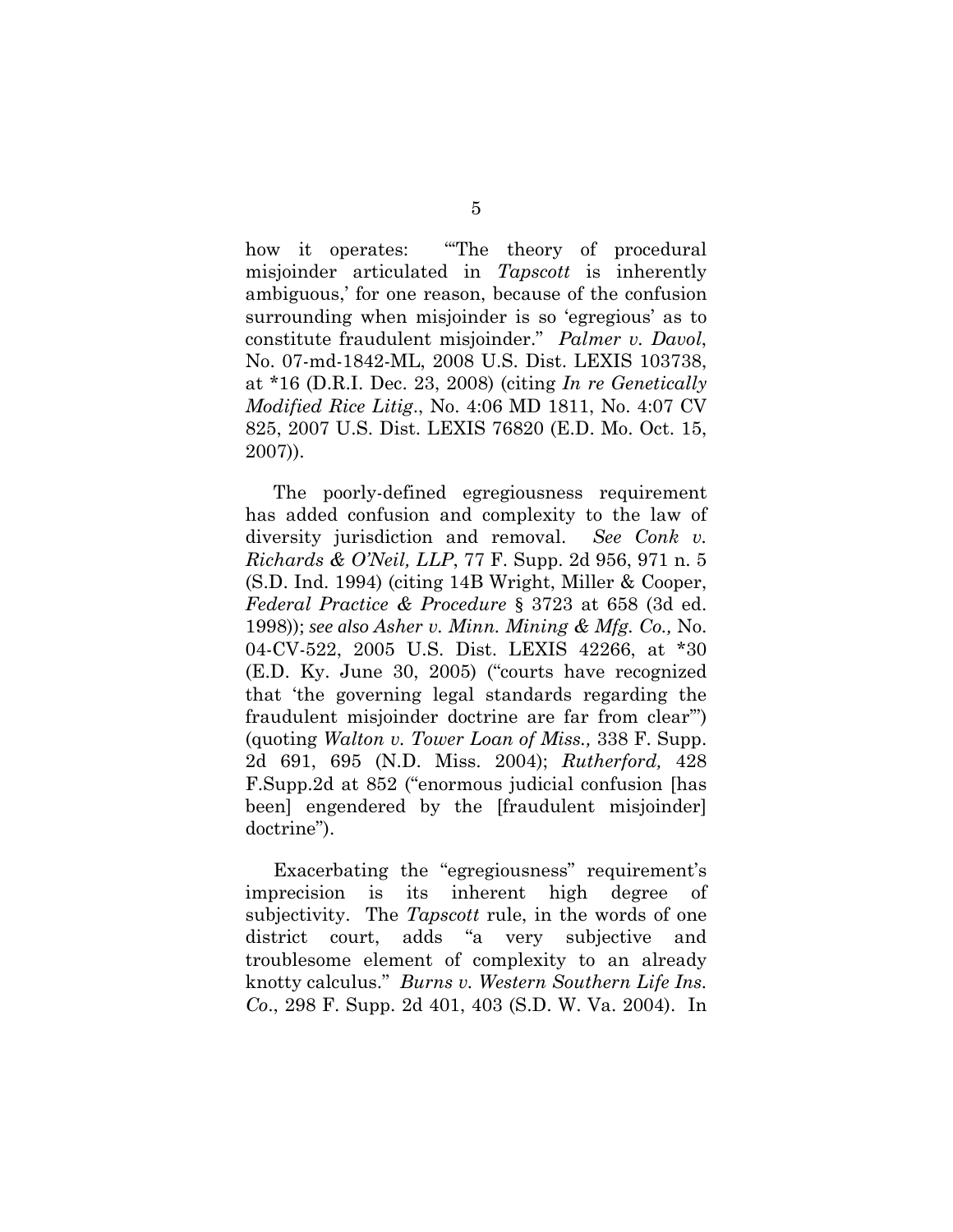fact, "courts have questioned whether *Tapscott's* distinction between mere misjoinder and egregious misjoinder might be so subjective as to be unworkable." *Palermo*, 542 F. Supp. 2d at 523 (internal citations omitted).

It is evident from these lower court opinions that the "egregiousness" standard is not a meaningful, normative standard at all. Instead, it is a requirement that an otherwise diverse defendant show "something more" than improper joinder, but with zero guidance as to what that "something more" might be. *See, e.g., In re Bridgestone/Firestone, Inc., Tires Prods. Liab. Litig.,* 260 F. Supp. 2d 722, 728 (S.D. Ind. 2003) ("[p]recisely what the 'something more' is was not clearly established in *Tapscott* and has not been established since"). By employing this ill-defined label instead of acknowledging that all misjoined parties should be severed to preserve federal jurisdiction, the Eighth Circuit places an unfair burden on out-of-state defendants who have no clarity as to the means by which proper removal can be accomplished where in-state parties are misjoined. Accordingly, parties such as petitioners, who have the right to have their claims against diverse plaintiffs heard in federal court, are deprived of an effective mechanism for exercising that right.

In practice, and in absence of any objective standard, analysis of whether an improper joinder is "egregious" involves an inquiry into the plaintiff's state of mind. Laura J. Hines & Steven S. Gessler, *Driving Misjoinder: The Improper Party Problem in Removal Jurisdiction,* 57 Ala. L. Rev. 779, 820-21 (Spring 2006) ("Hines & Gensler I"). The Eighth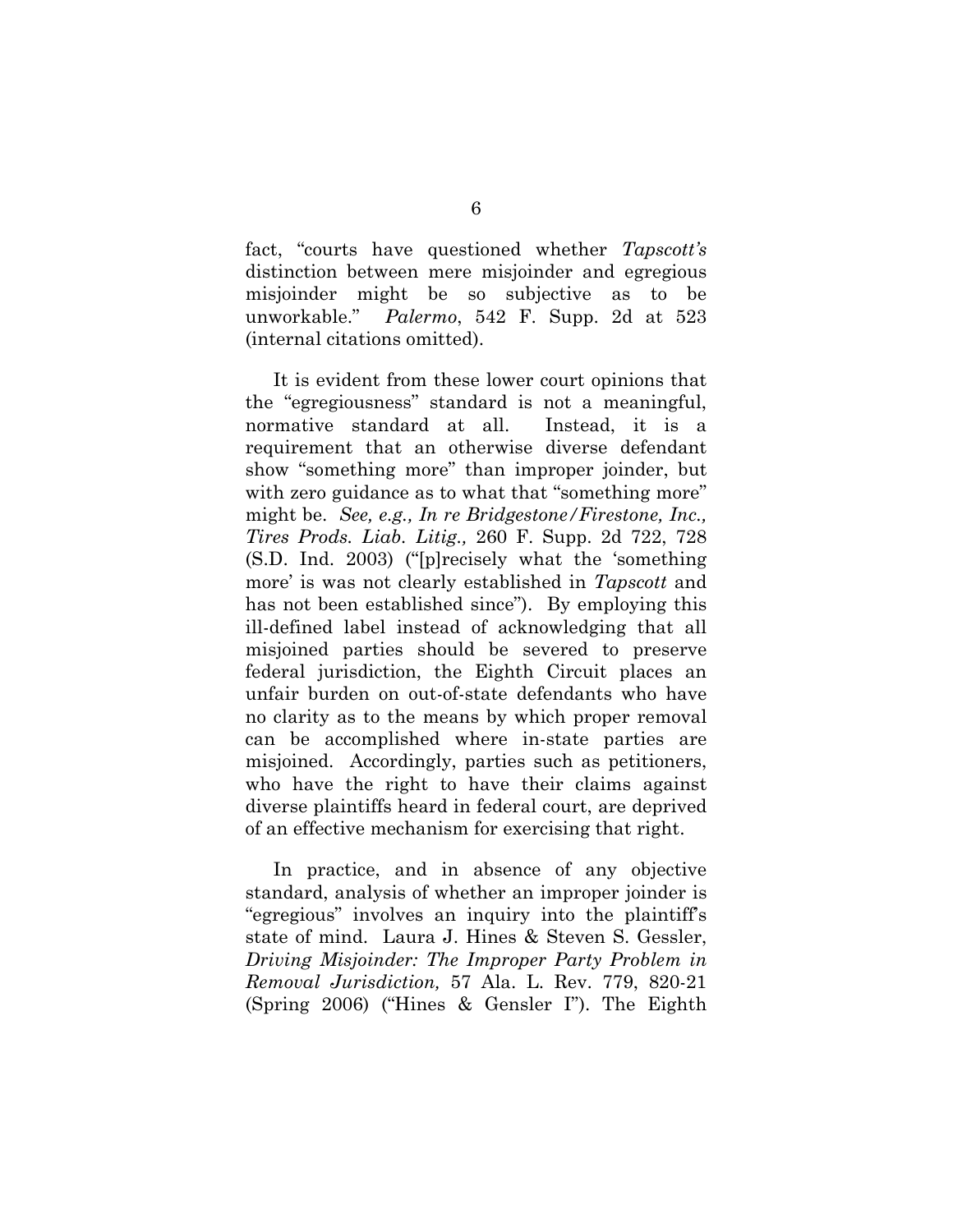Circuit expressly adverted to this approach when it suggested that the "egregiousness" requirement could be satisfied by a showing that plaintiffs "acted in bad faith." Pet. App. 19a. But such an analysis is inherently flawed. Even the better-established fraudulent joinder doctrine, which permits severance of claims against non-diverse defendants who have been joined despite the lack of a meritorious claim against them, does not require inquiry into the plaintiff's subjective good faith. *Greene v. Wyeth,* 344 F. Supp. 2d 674, 685 (D. Nev. 2004) ("fraudulent joinder is a term of art which does not impugn the integrity of plaintiffs or their counsel and does not refer to an intent to deceive") (internal citations omitted).2

Particularly in the context of fraudulent misjoinder, any such state-of-mind analysis poses an unfair and nearly impossible burden for a defendant to overcome in seeking removal. Consequently, in crafting a standard for fraudulent misjoinder, attention should be given to the right of diverse defendants to remove a lawsuit with properly-joined parties, *see, e.g.* 28 U.S.C. § 1441(a); Fed. R. Civ. P. 20, 21, rather than to the motives of plaintiffs or to

l

<sup>2</sup> Several commentators have observed that "fraudulent misjoinder" is a misnomer and that "procedural misjoinder" or "improper joinder" are more appropriate terms. Hines & Gessler I at 821; Paul Rosenthal, *Improper Joinder: Confronting Plaintiffs' Attempts to Destroy Federal Subject Matter Jurisdiction,* 59 Am. U.L. Rev. 49, 73-74 (October 2009). These alternatives share the salutary effect of focusing analysis on the misjoinder itself, rather than on plaintiff's intent or on a calibration of the degree of egregiousness.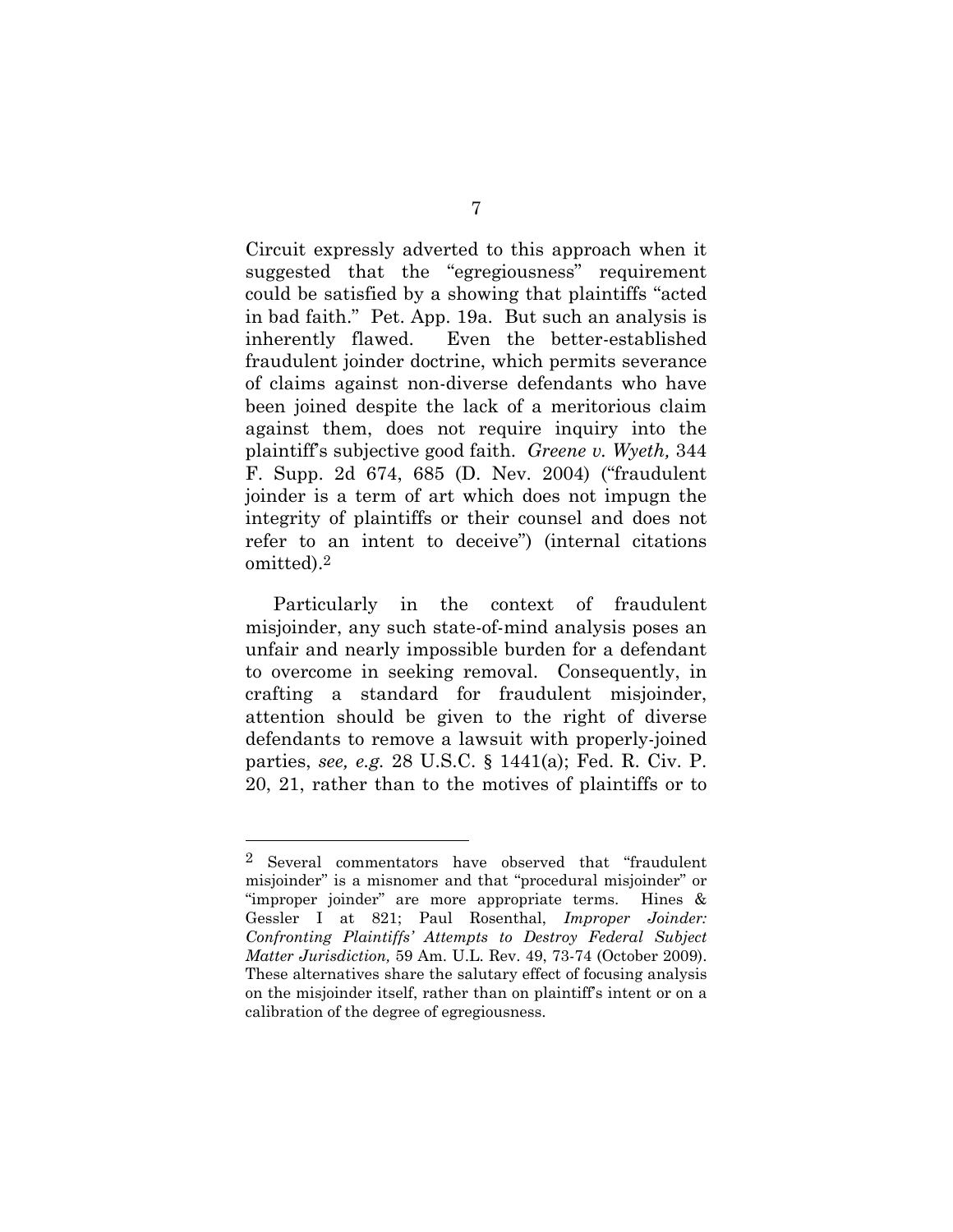the "egregiousness" of an improper joinder. *See* Hines & Gensler I at 821.

**II. This Court Should Also Grant Review Because Narrowing the Fraudulent Misjoinder Doctrine Would Have a Substantial Adverse Impact on Diverse Defendants' Access to the Federal Courts** 

### **A. National Policy Favors Removal of Diverse Lawsuits**

The need for diversity of citizenship jurisdiction to protect the rights of out-of-state litigants is – and has always been – a core principle of American jurisprudence. Indeed, the vital role of diversity jurisdiction was recognized by the First Congress when it passed the Nation's first Judiciary Act in 1789. James M. Underwood, *The Late, Great Diversity Jurisdiction,* 57 Case. W. Res. L. Rev. 179, 181 (Fall 2006). Among the Founding Fathers who championed diversity jurisdiction, Alexander Hamilton explained that:

> [I]n order to [ensure] the inviolable maintenance of that equality of privileges and immunities to which the citizens of the Union will be entitled, the national judiciary ought to preside in all cases in which one State or its citizens are opposed to another State or its citizens. To secure the full effect of so fundamental a provision against all evasion and subterfuge, it is necessary that its construction should be committed to that tribunal which, having no local attachments,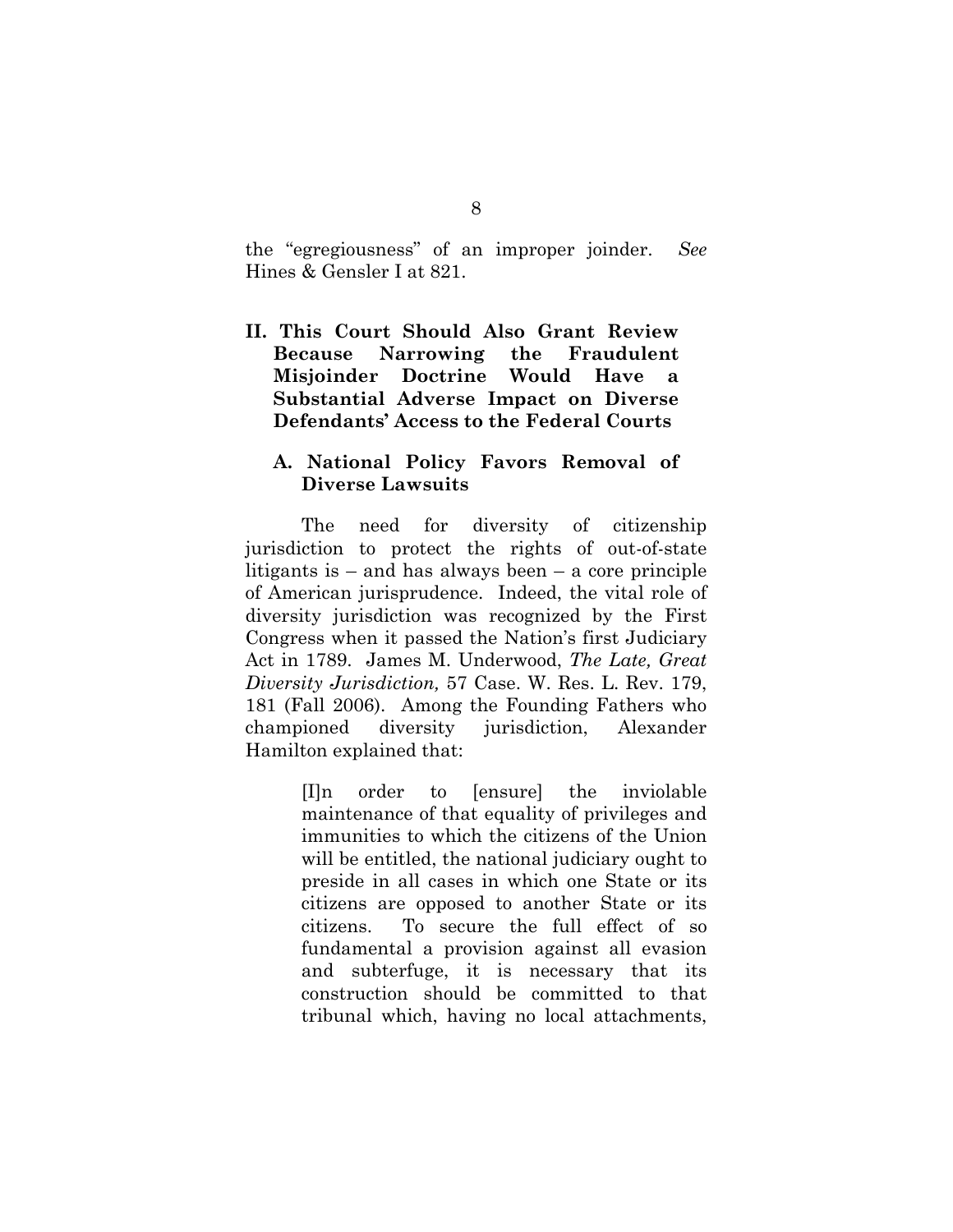will be likely to be impartial between the different States and their citizens, and which, owing to its official existence to the Union, will never be likely to feel any bias inauspicious to the principles on which it is founded.

The Federalist No. 80, at 463 (Alexander Hamilton) (ABA Publishing ed., 2009).

For more than two centuries, this Court has honored the Founders' original intent in establishing diversity jurisdiction. Chief Justice Marshall observed in 1809 that even if "the tribunals of the states will administer justice as impartially as those of the nation, to parties of every description," the Constitution's Framers sought to alleviate even "apprehensions" and "fears" of bias by providing for diverse cases to be heard in federal courts. *Bank of United States v. Deveaux*, 9 U.S. 61, 87 (1809), *overruled in part on other grounds, Louisville, Cincinnati & Charleston R.R. Co. v. Letson,* 43 U.S. 497 (1844). And, as this Court recently affirmed, diversity jurisdiction exists "to provide a federal forum for important disputes where state courts might favor, or be perceived as favoring, home-state litigants." *Exxon Mobil Corp. v. Allapattah Servs., Inc*., 545 U.S. 546, 553-54 (2005), *superseded by statute on other grounds as recognized in Frisby v. Keith D. Weiner & Assocs*., 669 F. Supp. 2d 863 (N.D. Ohio 2009) (citing 28 U.S.C. §1332(d)(2)).

The real-world experience of DRI's members reinforces the wisdom of this Court's decisions and evidences the continuing validity of these twohundred year old concerns. When misjoinder is allowed to defeat diversity of citizenship jurisdiction,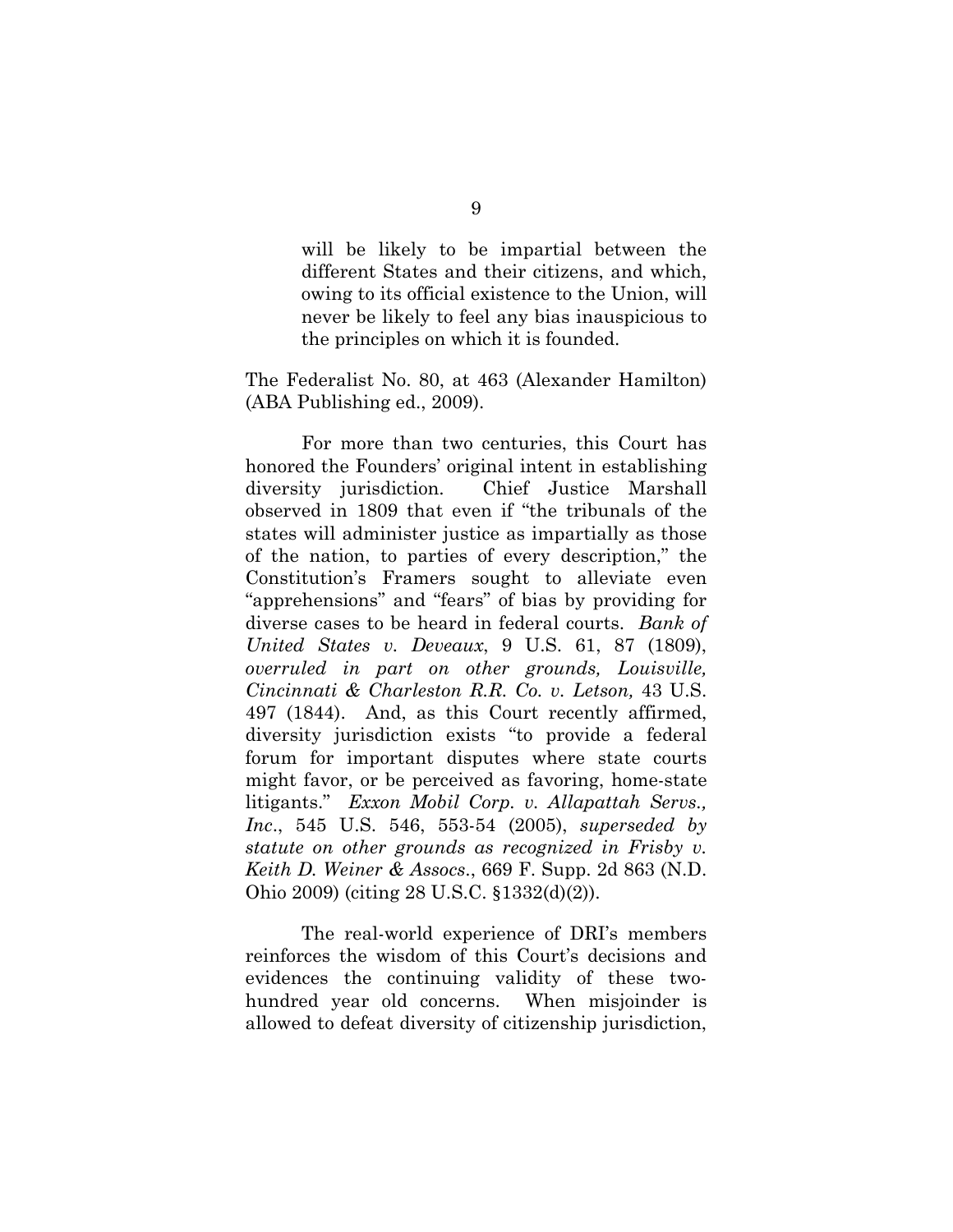the resulting deprivation of a federal forum fuels the perception that out-of-state defendants (particularly those that may be unpopular) will not receive fair treatment. In short, when the artifice of improperly gerry-built lawsuits eviscerates a defendant's right to litigate in federal court, the rule of law suffers.

Consistent with this Court's due concern for the appropriate availability of a federal forum, Congress reaffirmed the importance and desirability of federal jurisdiction in cases involving residents of different states as recently as 2005. The Class Action Fairness Act of 2005 ("CAFA"), 28 U.S.C. §§1332(d), 1453 & 1711-1715, amended the diversity jurisdiction statute which had kept many interstate class actions out of federal courts. Congress enacted CAFA in response to evidence of gross abuses of the class action device, particularly in state courts. *Id*. The Senate report on CAFA noted that some state courts took an "'I never met a class action I didn't like' approach to class certification," S. Rep. No. 109- 14, at 22 (2005), *reprinted in* 2005 U.S.S.C.A.N. 3, 22 (Leg.Hist.) (The Class Action Fairness Act of 2005). In the preceding years, there had been a "dramatic explosion of class actions in state courts" because those courts had not applied the Rule 23 requirements for certification with the same rigor as their federal counterparts. *Id*. at 14. The Senate viewed state courts' cavalier attitude toward class certification as unfairly damaging to the rights of plaintiffs and defendants alike, particularly in massive national class actions. *Id*. at 22-27.

In addition to expanding federal jurisdiction over class action litigation, CAFA also expanded the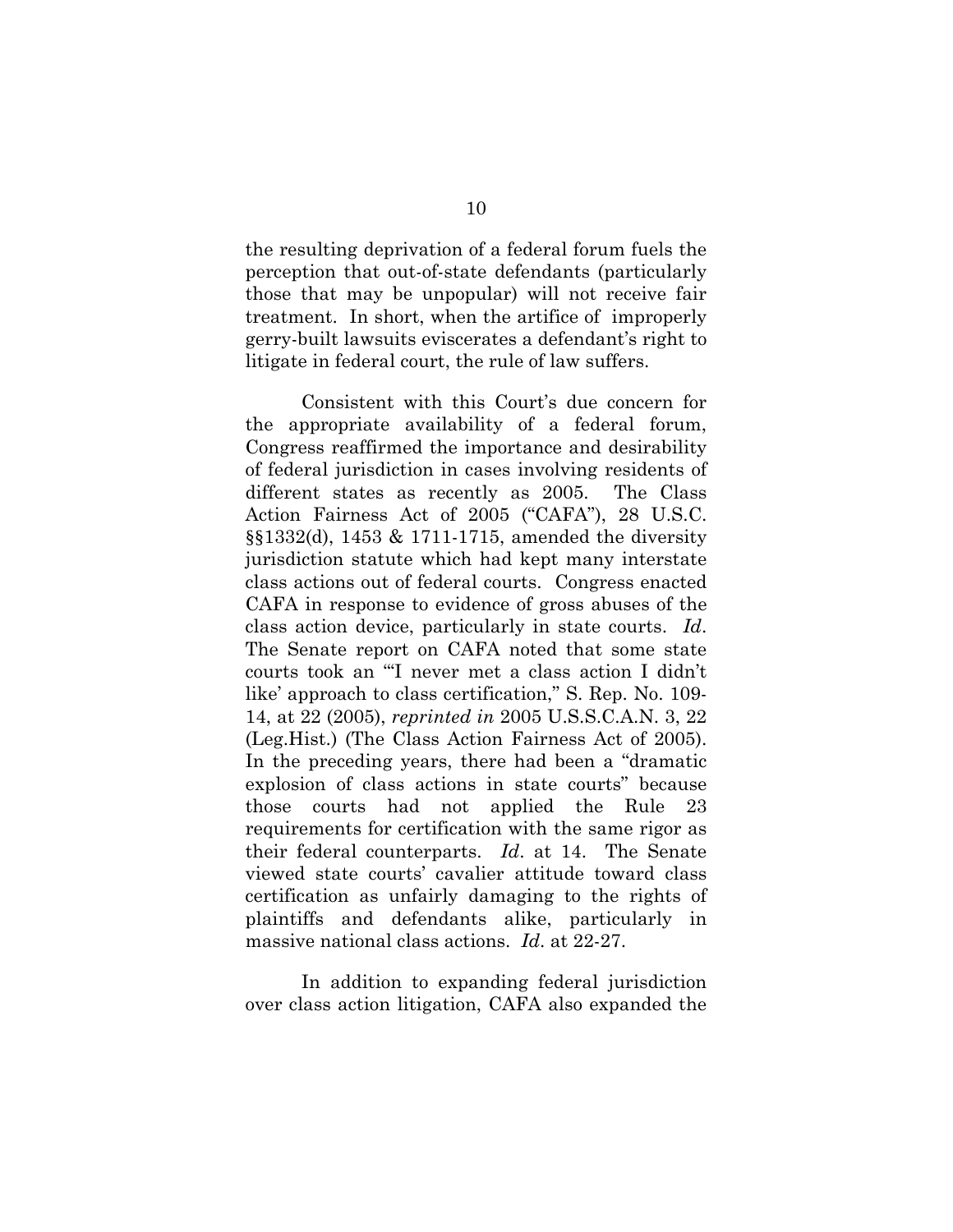protections to class action litigants, including the due process rights guaranteed by the Fourteenth Amendment. For example, absent plaintiff class members have the right to notice and an opportunity to opt out of the class. *Phillips Petroleum Co. v. Shutts*, 472 U.S. 797, 811-12 (1985). If the case settles, the court must review the settlement to ensure its fairness to absent class members. *Amchem Prods., Inc. v. Windsor*, 521 U.S. 591, 627 (1997). In passing CAFA, Congress specifically criticized so-called "coupon" settlements in which the attorneys receive the bulk of the settlement proceeds and class members only receive a coupon for products or services. S. Rep. No. 109-14, at 15.

These and other safeguards protect both plaintiffs and defendants in federal court class actions. But these protections, which Congress deems essential, are not necessarily available in state court cases with multiple joined plaintiffs. As a result:

Ironically, recent developments in class action jurisdiction may well exacerbate the problem. Under [CAFA], Congress broadly expanded diversity jurisdiction over interstate class actions and mass actions…. One possible result is that plaintiffs will continue to file the same types of lawsuits, knowing that they are likely to be removed. But one also might suspect that plaintiffs will file ever more joined-but-not-mass actions in order to escape [CAFA]. And of that group, many are sure to deliberately join spoiler parties with an eye towards defeating ordinary diversity removal.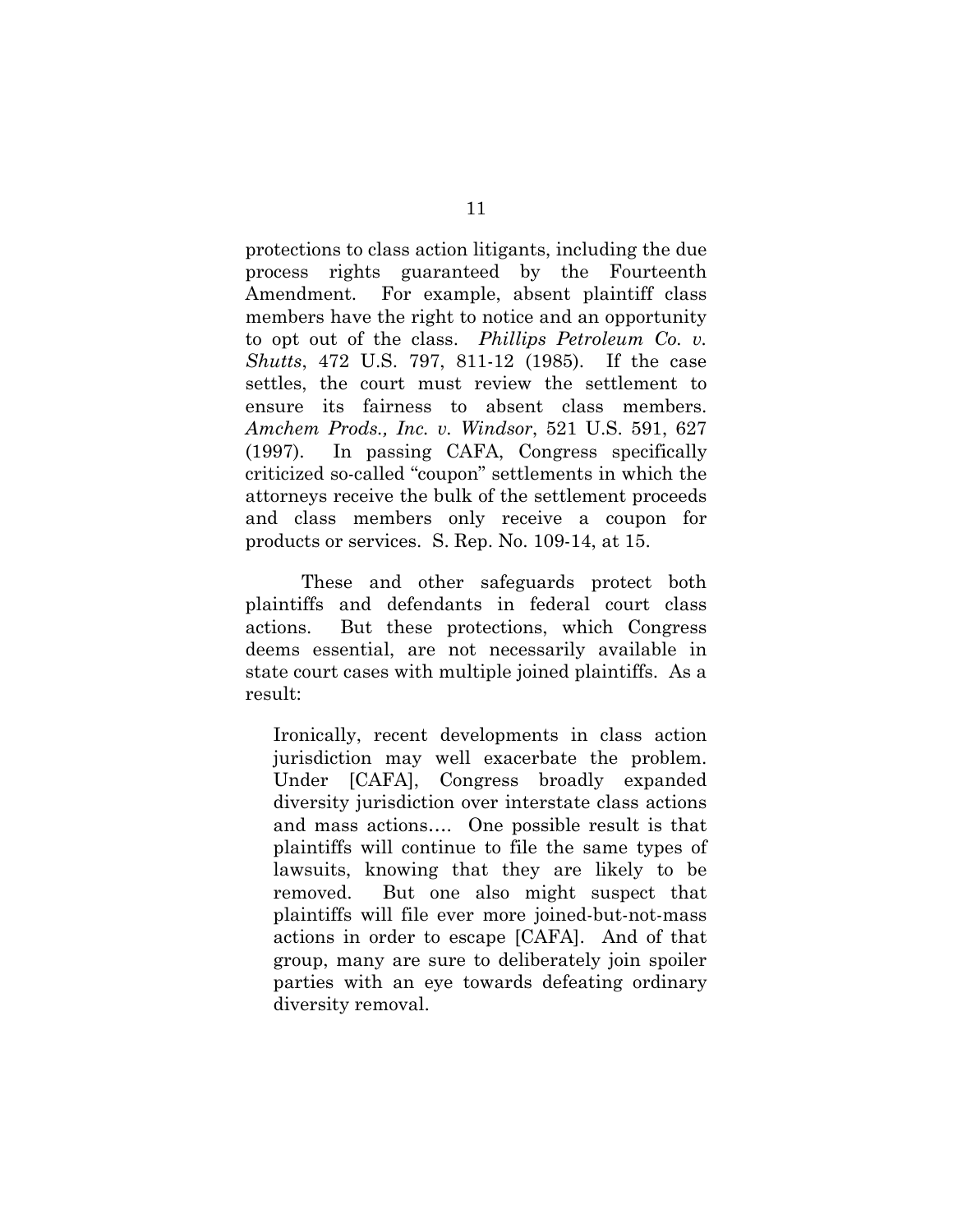Laura J. Hines & Steven S. Gensler, *Driving Misjoinder: The Improper Party Problem in Removal Jurisdiction,* Berkeley Electronic Press Legal Series (2005) ("Hines & Gensler II"), at 43. Thus, the desire to avoid CAFA's protections – including such salutary measures as judicial oversight of settlements to ensure that plaintiffs' attorneys do not retain an unfair share of the proceeds – may be an unintended incentive to misjoin non-diverse defendants and other plaintiffs.

### **B. The Need to Eliminate Incentives Driving Fraudulent Misjoinder Also Supports Review**

This Court should provide a much-needed disincentive to the strategic joinder of improper parties to prevent removal. "It is no secret that plaintiffs often deliberately structure their state court lawsuits to prevent removal by defendants to federal court." Hines & Gessler I, 57 Ala. L. Rev. at 781. Plaintiffs have a clear incentive to structure their lawsuits in this manner: there is a widespread perception that plaintiffs are more likely to succeed in state court than in federal court. *Id*.

This Court has been vigilant in its efforts to curtail procedural gamesmanship. In *Hertz Corp. v. Friend*, 130 S. Ct. 1181 (2010), California employees sued their employer, Hertz, in state court; Hertz removed the case, claiming diversity jurisdiction based on the location of its headquarters in New Jersey. The district court found that California was Hertz's "principal place of business" and remanded the case to state court. The Ninth Circuit affirmed, but this Court held that the correct standard for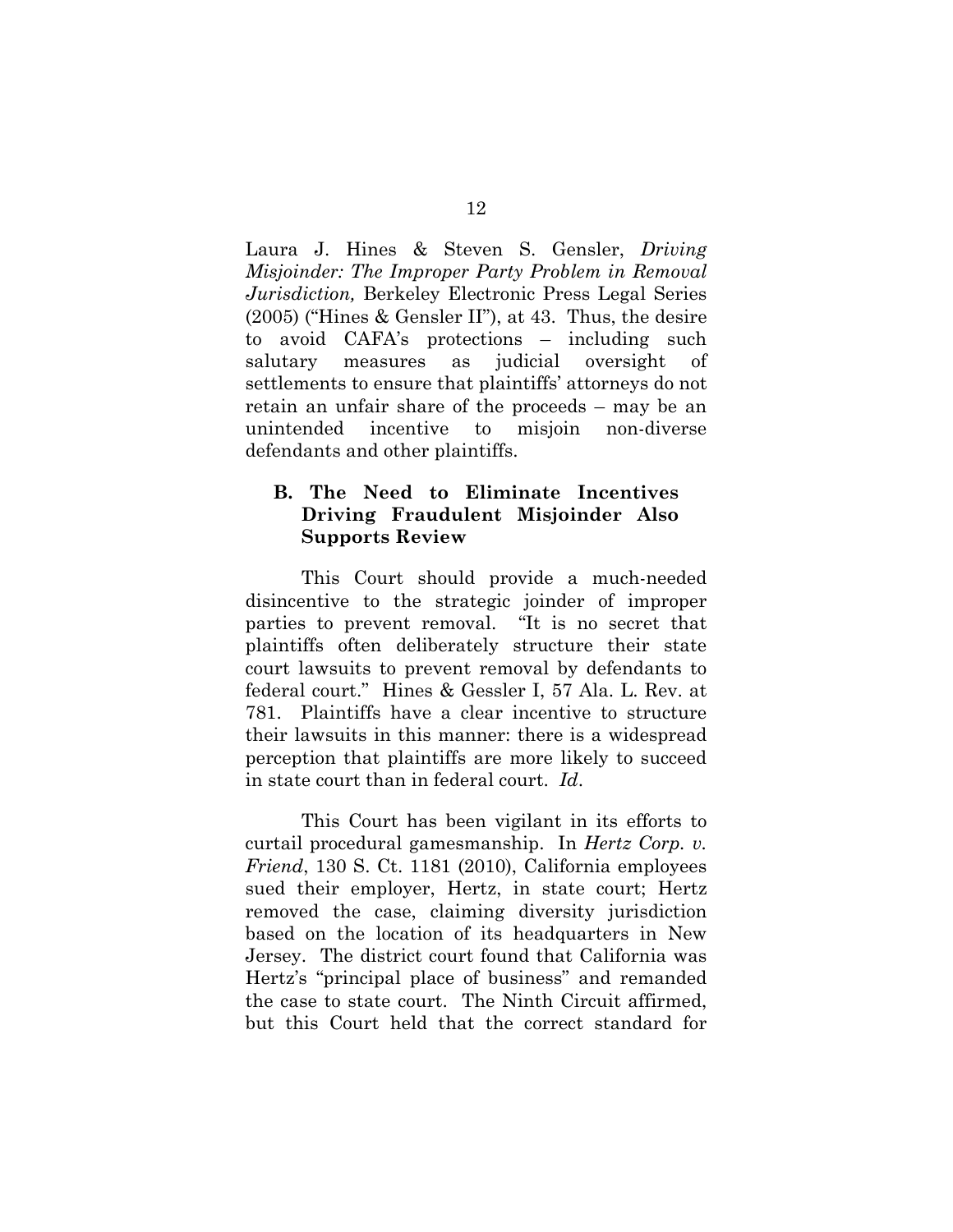assessing the locus of corporate citizenship is the "nerve center" test (rather than a "principal place of business" test or any test related to the magnitude of business activities conducted in a state). *Id*. at 1191- 93. One of the Court's primary reasons for its holding was that the simplicity of the "nerve center" test would deter gamesmanship:

> Complex tests produce appeals and reversals, encourage gamesmanship, and, again, diminish the likelihood that results and settlements will reflect a claim's legal and factual merits.

*Id*. at 1193. This Court has also sought to curtail similar gamesmanship in other contexts. *See, e.g*., *Southland Corp. v. Keating*, 465 U.S. 1, 15 (1984) (interpreting Federal Arbitration Act to apply to claims brought in state courts in order to discourage forum shopping); *Agency Holding Corp. v. Malley-Duff & Assocs., Inc.*, 483 U.S. 143, 149, 154 (1987) (applying the statute of limitations for Clayton Act civil enforcement actions to RICO actions to avoid a "multiplicity of applicable state limitations periods" that would "present[] the dangers of forum shopping...").

Here, fraudulent misjoinder is another form of gamesmanship that "wrongfully deprives Defendants the right of removal," *In re Diet Drugs Prods. Liab. Litig.*, MDL Docket No. 1203, Civil No. 98-20478, 1999 U.S. Dist. LEXIS 11414, at \*14 (E.D. Pa. July 16, 1999). This Court should grant *certiorari* here, as it has in other cases, to perform the important function of preventing the procedural gamesmanship that is so detrimental to the judicial system. In